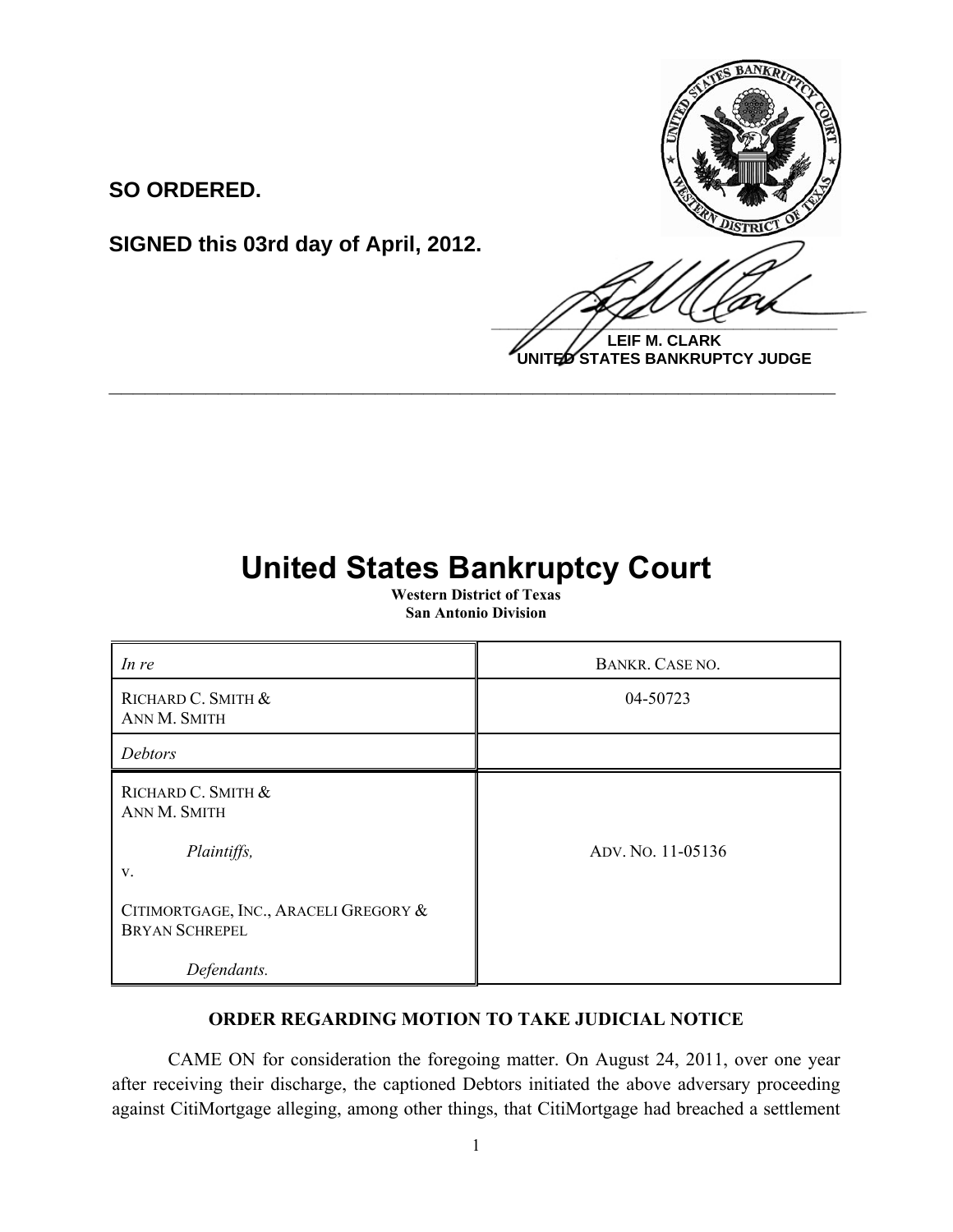agreement previously entered into by the Debtors and CitiMortgage in connection with an adversary proceeding filed by the Debtors in September 2010.

On March 14, 2012, the Debtors filed the present *Motion to Take Judicial Notice of Pleadings, Stipulations and Order of Settlement and Dismissal, and \$158,300,000 Consent Judgment in Favor of the United States of America (Qui Tam Lawsuit) and to Take Judicial Notice of Adjudicative Facts* [Docket No. 33] (the "Motion to Take Judicial Notice" or "Motion"). The Debtors have asked the court to take judicial notice of certain pleadings and orders, including various allegations and findings of fact contained within those pleadings and orders, filed in connection with an un-related lawsuit against CitiMortgage and others in the Southern District of New York.

CitiMortgage has objected to the Debtors' Motion to Take Judicial Notice, asserting that the contents of the documents at issue do not constitute adjudicative facts, and are thus not the proper subject for judicial notice. CitiMortgage also asserts that the Debtors' Motion should be denied as procedurally improper because it "seeks to enter irrelevant and potentially prejudicial information into the evidence through judicial notice even though no pending request or contested matter is before the Court such that admission of evidence is proper."

## *Discussion*

Regarding the timing of the Debtors' Motion, Rule 201(f) of the Federal Rules of Evidence states that "[j]udicial notice may be taken at any stage of the proceeding." FED. R. EVID. 201(f). CitiMortgage maintains that there is no pending "proceeding" to which the Debtors' Motion relates. This is not quite true, however. The Debtors filed their Motion in the pending adversary proceeding initiated by the Debtor against CitiMortgage in August 2011. A docket call in the adversary proceeding is currently set for August 8, 2012. Accordingly, the court will view the Debtor's Motion as a *motion in limine* filed in connection with the Debtor's pending adversary proceeding.

Nonetheless, CitiMortgage's substantive objections to the Debtor's Motion to Take Judicial Notice merit some discussion. Rule 201 of the Federal Rules of Evidence provides that a court may take judicial notice of "an adjudicative fact" that is "not subject to reasonable dispute" because it is either: "(1) generally known within the territorial jurisdiction of the trial court or (2) capable of accurate and ready determination by resort to sources whose accuracy cannot reasonably be questioned." *See* FED. R. EVID. 201(a), (b).

First, the Debtors request that the court take judicial notice of certain documents filed in the Southern District of New York litigation—namely, the docket, the first amended complaint, the complaint-in-intervention, a stipulated order of settlement and dismissal between the United States and various defendants, including CitiMortgage (the "CitiMortgage Order"), and a stipulated order of settlement and dismissal between the United States and the Relator. As a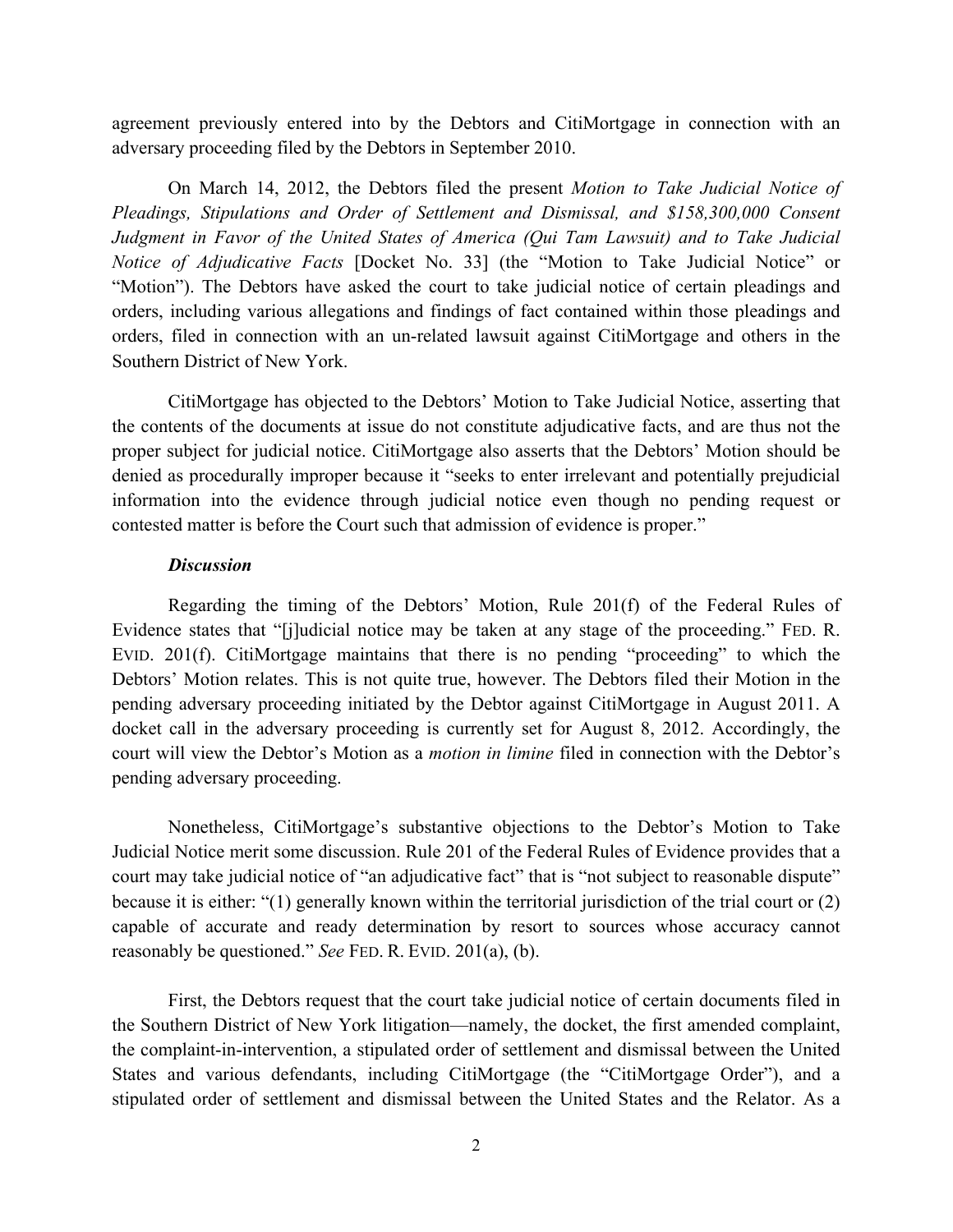general matter, courts may take judicial notice of documents filed in another court, though merely to establish that such documents have been filed, or to establish the existence of litigation. *See, e.g., Anderson v. Dallas County*, 2007 U.S. Dist. LEXIS 28702, at \*9 (N.D. Tex. Apr. 18, 2007) ("The Fifth Circuit has determined that a court may take judicial notice of a "document filed in another court . . . to establish the fact of such litigation and related filings," but "cannot take notice of the factual findings of another court.") (quoting *Taylor v. Charter Med. Corp.*, 162 F.3d 827, 830 (5th Cir. Tex. 1998)); *SB Int'l, Inc. v. Jindal*, 2007 U.S. Dist. LEXIS 34999, at \*4 (N.D. Tex. May 14, 2007) (stating that "[i]f the defendant wishes the court to take judicial notice of the fact that these documents [from other court proceedings] exist and were filed in the courts shown on the first page of each document, that is within the court's power and the court takes such notice. If, however, [defendant] wishes the court to take judicial notice of the contents of those documents, the court concludes that any "facts" contained in the petitions, counterclaims, and motion are subject to reasonable dispute and, therefore, not appropriate for judicial notice.") (citations omitted). Accordingly, there is no barrier to the court's taking judicial notice of the fact that the documents listed in the Debtors' Motion were filed in the Southern District of New York, in litigation which included this defendant as a named defendant in that litigation.

Second, the Debtors request that the court take judicial notice of: 1) certain allegations recited in the stipulated CitiMortgage Order; and 2) certain admissions included in the "terms and conditions" portion of the CitiMortgage Order, following the recitation "It Is Hereby Ordered That:".

Regarding the allegations recited in the stipulated orders, there is a difference between a request to take judicial notice of allegations contained in a court filing and a request to take judicial notice of the fact that certain allegations were made. The court cannot take judicial notice of the allegations for their truth. *See McCorstin v. U. S. Dep't of Labor*, 630 F.2d 242, 244 (5th Cir. 1980) (stating, in response to plaintiff's request that the court take judicial notice "that [defendant] committed perjury in her affidavit for the Department of Labor[,]" that "[a]n allegation of perjury clearly is not contemplated by the judicial notice rule"); *Mascitti v. Quarterman*, 2009 U.S. Dist. LEXIS 112134, at \*3 (S.D. Tex. 2009) ("Allegations of civil rights violations are not contemplated within the rule concerning judicial notice."). In *Eastbourne Arlington One, LP v. JPMorgan Chase Bank, N.A.*, the district court for the Northern District of Texas explained that while it could take judicial notice of court records "to establish the fact of their having been filed", it could not take judicial notice of such records if they were offered "to establish the facts asserted therein." 2011 U.S. Dist. LEXIS 81977, at \*6-7 (N.D. Tex. July 27, 2011); *see also In re James*, 300 B.R. 890, 895 (Bankr. W.D.Tex. 2003) (same).

Accordingly, the court will not take judicial notice of the allegations listed in the Debtors' Motion to the extent they are offered for their truth. *See In re CMS Energy Sec. Litig.*, 2005 U.S. Dist. LEXIS 439, at \*16 (E.D. Mich. Jan. 7, 2005) (granting movant's request to take judicial notice of "as to the legal brief, but not for the truth of any allegations therein, because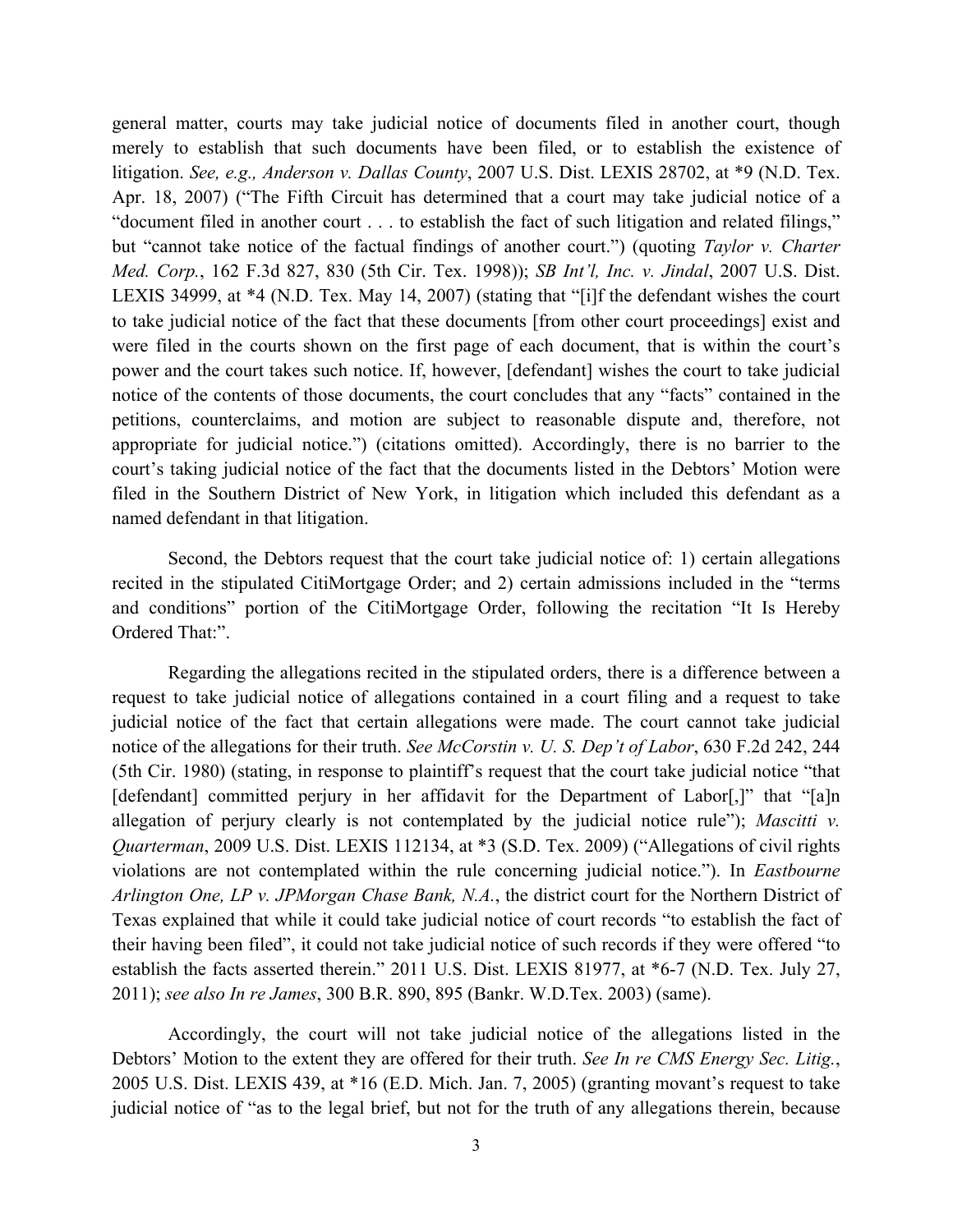"judicial notice of pleadings in another lawsuit clearly cannot extend to consideration of such allegations for the truth thereof."); *Kaye v. Lone Star Fund V (U.S.), L.P.*, 453 B.R. 645, 665 (N.D. Tex. 2011) (finding, in the context of considering an affidavit submitted with a motion to dismiss, that the court could take judicial notice of the affidavits "in order to determine what statements they contain," but could not consider the truth of the statements in the affidavits noticed); *see also Anderson v. Dallas County*, 2007 U.S. Dist. LEXIS 28702, at \*9-12 (refusing to take judicial notice of the myriad "facts" contained within court records because such facts were "neither generally known nor reasonably indisputable").

The court may, however, take judicial notice of the fact that certain allegations were made against CitiMortgage in the Southern District litigation. *See United States v. Cohen*, 2012 U.S. Dist. LEXIS 18891, at \*14-15 (C.D. Ill. Feb. 27, 2012) (noting that while a court may take judicial notice of documents filed in other lawsuits to establish "the indisputable facts that those documents exist, they say what they say, and they have had legal consequences", such documents cannot be used "as proof of disputed facts in any other sense."); *In re FedEx Ground Package Sys.*, 2010 U.S. Dist. LEXIS 30303, at \*10 (N.D. Ind. Mar. 29, 2010) ("Court documents from another case may be used to show that the document was filed, that party took a certain position, and that certain judicial findings, allegations or admissions were made …. Judicial notice generally doesn't extend to the truth of the matters that were asserted in the other judicial proceeding.") (citing *General Elec. Capital v. Lease Resolution*, 128 F.3d 1074, 1081 (7th Cir. 1997)). In short, the court can only take judicial notice of the fact that certain allegations were made against CitiMortgage in the Southern District litigation; the court cannot take judicial notice of those allegations for the purpose of establishing the facts asserted therein.

Next, regarding the admissions contained within the "order" portion of the CitiMortgage Order, admissions are, by definition, not reasonably subject to dispute by the parties who enter into them. *See Wicker v. Conrail*, 2005 U.S. Dist. LEXIS 36449, at \*16 (W.D. Pa. Dec. 27, 2005) (noting that the court "is able to take judicial notice of the admissions of the Defendant made in [a] separate state criminal matter, as such admissions by the fact that they are admissions, have become indisputable facts.") (citing WEINSTEIN'S FEDERAL EVIDENCE 2d § 201.12[3] n. 48 (Joseph M. McLaughlin, 2005)). *See also Roach v. Option One Mortg. Corp.*, 598 F. Supp. 2d 741, 747 (E.D. Va. 2009) ("It is well-settled, of course, that judicial notice, pursuant to Rule 201, Fed. R. Evid., may be taken of facts 'not subject to reasonable dispute,' including party admissions and other statements in public court records.") (citing *Colonial Penn Ins. Co. v. Coil*, 887 F.2d 1236,1239-40 (4th. Cir. 1989)); *In re FedEx Ground Package Sys.*, 2010 U.S. Dist. LEXIS 30303, at \*1-2 (N.D. Ind. Mar. 29, 2010) (taking judicial notice of certain court filings and administrative proceedings, including notice "of the documents' existence, the content of the documents, and undisputed facts contained therein," but declining "to take notice of findings of fact from the proceedings or admissions made by the parties as being asserted for their truth *to the extent the findings or admissions are subject to dispute*."). Because the admissions the Debtor seeks to have judicially noticed appear in a stipulated order